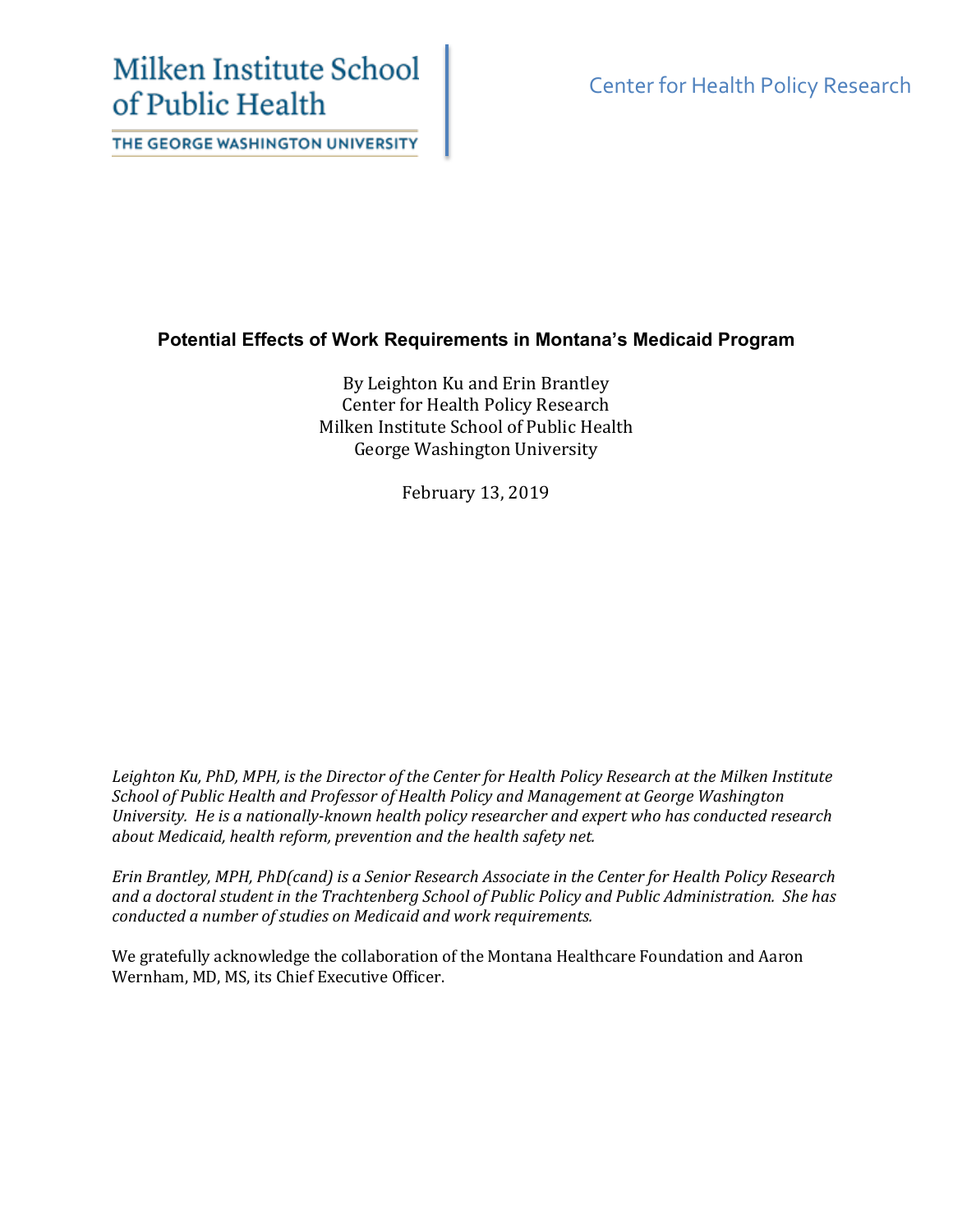# **Executive Summary**

In 2016, Montana expanded its Medicaid program under the Health and Economic Livelihood Partnership (HELP) Act. Legislators are considering a bill, the Medicaid Reform and Integrity Act (MeRIA), to impose work requirements ("community engagement") and terminate Medicaid insurance coverage if beneficiaries work less than 20 hours a week for three or more months. This analysis is based on a draft of the bill dated February 5, 2019.

Work requirements could cause between 26,000 and 36,000 low-income adults to lose Medicaid coverage (30% to 41% of the 87,000 beneficiaries aged 19 to 59 years old). Analyses of Census data show that among those most likely to be terminated:

- One-quarter (26%) are parents of minor children.
- One-quarter (23%) have a dependent with a disability.
- One-quarter (26%) are in school.
- More than a third (37%) have seasonal employment and work six or more months of the year, but not enough to meet the requirements all year.
- One-sixth (17%) lack internet access, reducing their ability to report their work hours or exemptions.
- More than a third (37%) live in more rural areas of Montana. Because there may be fewer job opportunities in rural areas, rural Montanans may experience greater losses.
- One-ninth (11%), or more than 3,000 adults, are Native Americans.

These changes are especially problematic since Montana has already pioneered HELP-Link, its voluntary work promotion system for those on Medicaid, that has provided training and helped increase employment. HELP-Link has been viewed as a national leader.

Those who lose insurance coverage will have worse access to health care, which could harm both their health and financial well-being. In addition, hospitals, community health centers and similar facilities, particularly those in rural areas, will lose Medicaid revenue and have to care for more uninsured patients. This will destabilize them financially, increasing the risks of service cutbacks or closures.

The proposal makes other changes too. Raising the monthly premiums that must be paid will also lower participation, leading about 9% to drop coverage, which would be 5,000 to 7,000 people in addition to those lost due to work requirements. Combining the two policies, between 31,000 and 43,000 low-income Montanans would lose Medicaid coverage due to the policies proposed. Ending 12-month continuous eligibility will disrupt the continuity of health care, making it more difficult, for example, for a diabetic to get his or her medications or insulin all year, and also increase administrative costs.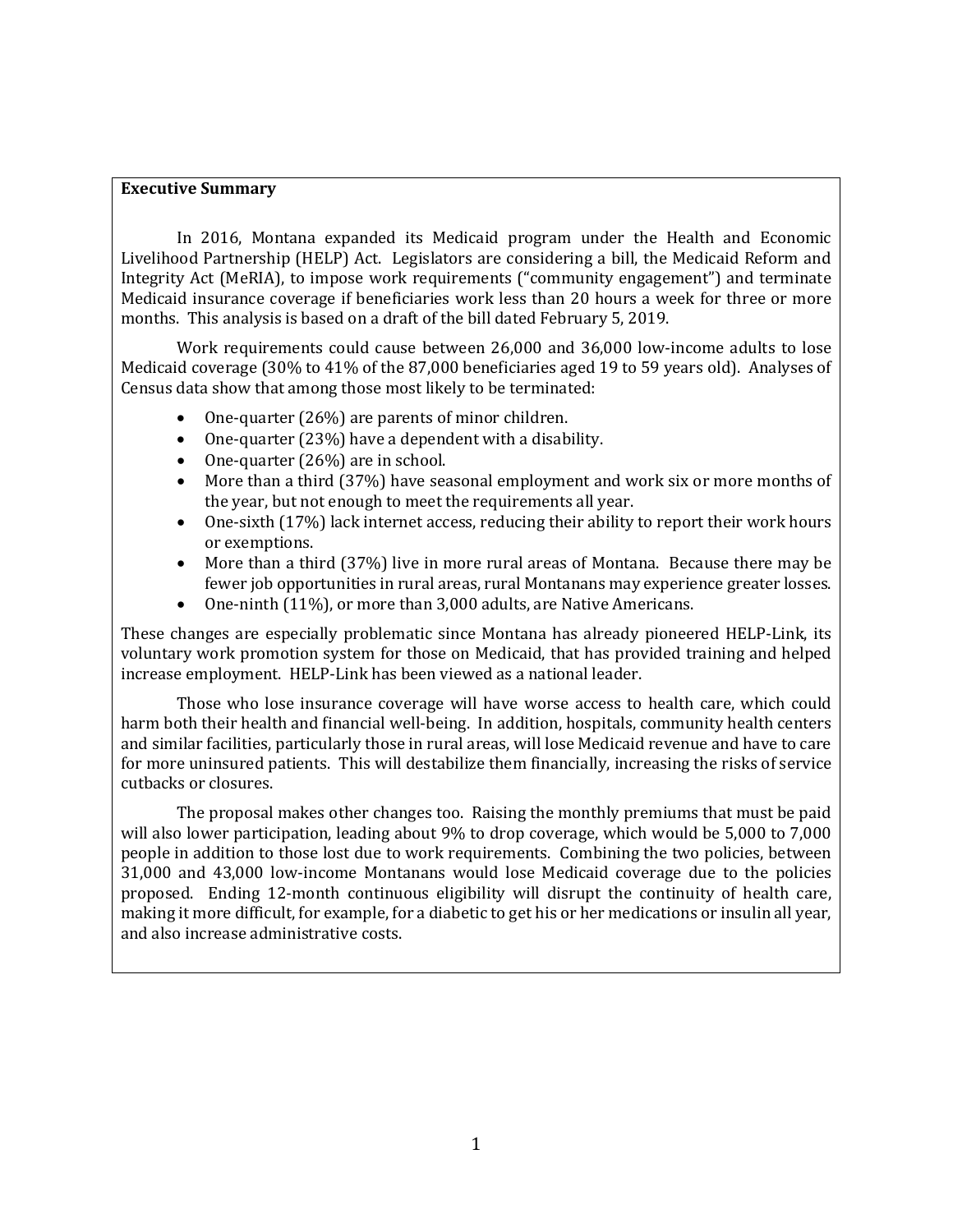#### **Introduction**

In January 2016, Montana implemented the Health and Economic Livelihood Partnership (HELP) Act, which:

- (1) expanded Medicaid eligibility to 138 percent of the poverty line (equivalent to \$29,435 for a family of three) from about 51 percent of the poverty line for parents and extended eligibility to non-disabled non-elderly adults without dependent children, who were not previously eligible;
- (2) created a voluntary program, HELP-Link, to help Medicaid beneficiaries find work;
- (3) established monthly premiums for HELP coverage equal to 2 percent of participant income and
- (4) extended 12 months of continuous eligibility to adults.

Montana legislators are considering the proposed Medicaid Reform and Integrity Act (MeRIA). This report analyzes the potential effects of this proposal based on a preliminary draft bill dated February 5, 2019. Elements of the proposal may change and evolve, so readers should be cautious in interpretation. MeRIA would:

- (1) require 18 to 59 year-old Medicaid HELP enrollees (those with expanded eligibility) to have 80 hours per month (20 hours per week) of "community engagement" or lose Medicaid coverage after three months (i.e., establish a work requirement);
- (2) increase premiums for those enrolled more than two years, up to a maximum of 5 percent of income; and
- (3) terminate 12-month continuous eligibility.

Implementation of MeRIA assumes that the federal Centers for Medicare and Medicaid Services (CMS) approves a Section 1115 demonstration waiver for these changes. While CMS has approved several states' community engagement waivers, a lawsuit challenging the first approved waiver led a federal court to overturn CMS' approval of Kentucky's project; the court expressed concerns that large numbers of Medicaid enrollees could lose insurance coverage due to work requirements. Since then, CMS approved other states' waivers and re-approved Kentucky's waiver. But legal challenges continue and the question of whether CMS has the legal authority to approve these projects is not resolved. In the event that CMS does not approve the community engagement provisions, MeRIA indicates that the HELP expansion would not be funded.

This report addresses which Montanans would be affected by the work requirements, how many might lose Medicaid coverage and potential effects of provisions regarding premiums and continuous eligibility.

#### **How Do Proposed Policies Compare to Other Work Requirements?**

To understand the effect of the policies proposed in MeRIA, we compare them to existing work requirements in Arkansas, the first state to implement Medicaid work requirements, and the national Supplemental Nutrition Assistance Program (SNAP), which applies strict work requirements to certain participants (Table 1). While the three sets of policies share similar broad goals, the MeRIA policies are much harsher and would lead more people to lose benefits.

MeRIA requires a similar level and type of activities as Arkansas Medicaid work requirements<sup>[1](#page-13-0)</sup> and SNAP work requirements for able-bodied adults without dependents (ABAWDs).<sup>[2](#page-13-1)</sup> All programs require at least 80 hours a month of work activities to maintain Medicaid coverage, which can be fulfilled by work, job training, or volunteer ("workfare" in SNAP) hours. (The SNAP program does not count job search activity; Arkansas counts up to 39 hours a month and MeRIA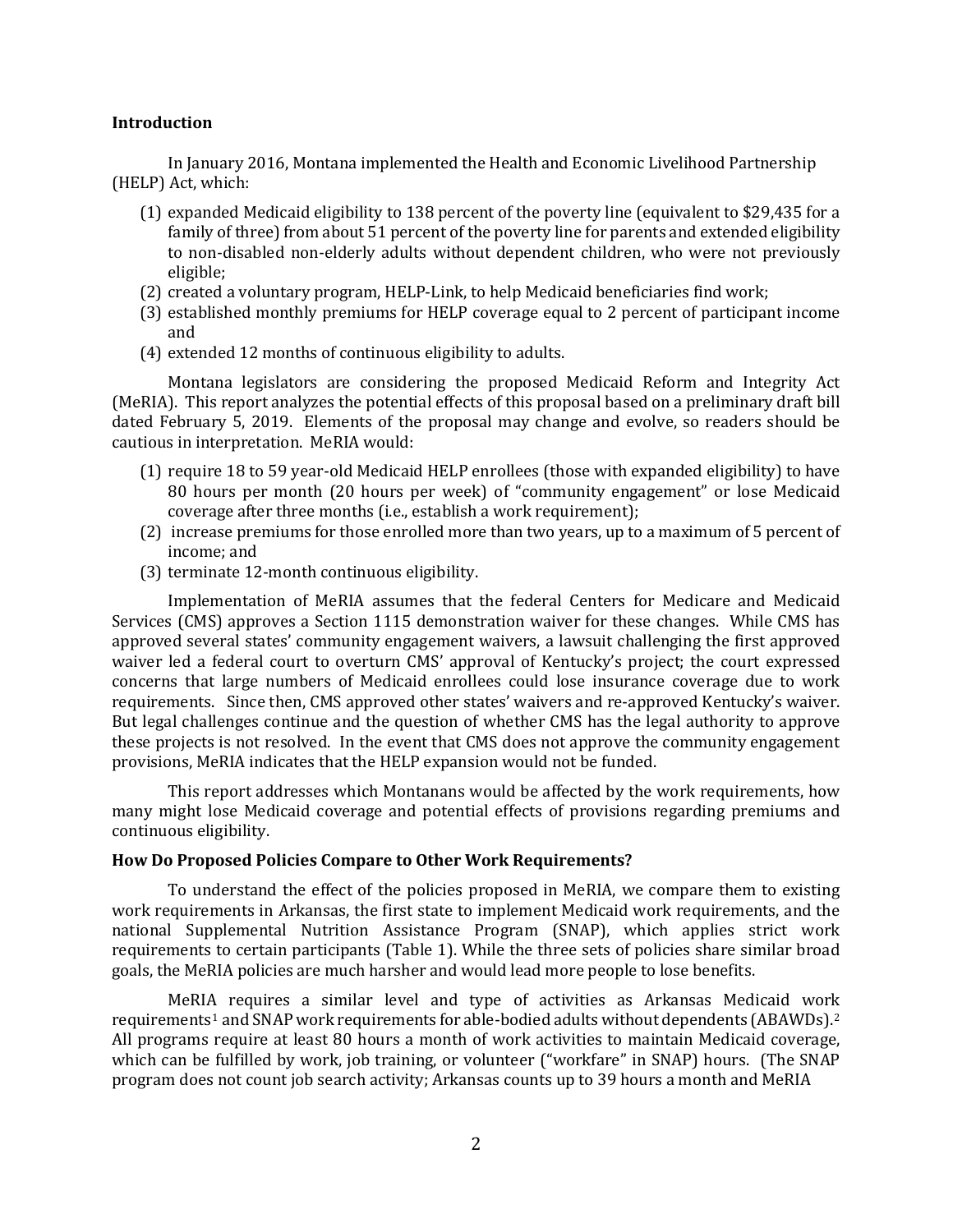#### **Table 1. Comparison of MeRIA, Arkansas Medicaid and SNAP Policies**

|                                             | <b>Proposed MeRIA</b>                                                                                                | <b>Arkansas Medicaid</b>                                                  | <b>SNAP</b>                                                      |  |  |  |
|---------------------------------------------|----------------------------------------------------------------------------------------------------------------------|---------------------------------------------------------------------------|------------------------------------------------------------------|--|--|--|
| <b>Target population</b>                    | <b>Expansion enrollees</b><br>ages 19 to 59                                                                          | <b>Expansion enrollees ages</b><br>19 to 49                               | <b>Able-bodied adults</b><br>without dependents<br>ages 18 to 49 |  |  |  |
| <b>Work Requirement</b>                     | 80 hours/month                                                                                                       | 80 hours/month                                                            | 80 hours/month                                                   |  |  |  |
| <b>Countable activities</b>                 |                                                                                                                      |                                                                           |                                                                  |  |  |  |
| <b>Work</b>                                 | Yes                                                                                                                  | Yes                                                                       | Yes                                                              |  |  |  |
| Volunteering                                | If approved                                                                                                          | Yes                                                                       | Approved workfare<br>programs                                    |  |  |  |
| Part-time school                            | Yes                                                                                                                  | Yes                                                                       | No                                                               |  |  |  |
| <b>Job Search</b>                           | Up to 20 hrs/mo, if for<br>unemployment<br>insurance                                                                 | Up to 39 hrs/mo                                                           | <b>No</b>                                                        |  |  |  |
| Substance use                               | Yes                                                                                                                  | Exempt from                                                               | Exempt from                                                      |  |  |  |
| treatment                                   |                                                                                                                      | requirement                                                               | requirement                                                      |  |  |  |
| Other                                       | <b>Community corrections</b><br>program; Tribal Care<br>Plan participation (1)                                       | Health education class                                                    | None                                                             |  |  |  |
| <b>Exemptions from Compliance</b>           |                                                                                                                      |                                                                           |                                                                  |  |  |  |
| <b>Parents</b>                              | Full-time caregivers of<br>child under age 7                                                                         | All parents with a child<br>under age 18                                  | All parents with a child<br>under age 18                         |  |  |  |
| Pregnant                                    | If health provider<br>certifies unable to work<br>(2)                                                                | Yes                                                                       | Yes                                                              |  |  |  |
| <b>Medically</b><br>frail/disabled          | Yes                                                                                                                  | Yes                                                                       | Yes                                                              |  |  |  |
| Caring for a<br>disabled family<br>member   | Yes                                                                                                                  | Yes                                                                       | Yes                                                              |  |  |  |
| <b>Students</b>                             | Full-time high school<br>students. Full-time<br>college students only if<br>school lacks student<br>health plan. (3) | Full-time students in<br>college, job training, or<br>vocational programs | Students enrolled at<br>least half time                          |  |  |  |
| <b>Exempt from SNAP</b><br>work requirement | No                                                                                                                   | Yes                                                                       | N/A                                                              |  |  |  |
| Temporary/ good<br>cause                    | Yes                                                                                                                  | Yes                                                                       | No                                                               |  |  |  |

Notes: (1) The Tribal Care Plan does not currently exist. (2) CMS policy exempts all pregnant women, so CMS might not approve a more limited exemption. (3) Major colleges in Montana have student health plans; few students would be exempt.

Sources: Draft of the Montana Medicaid Reform and Integrity Act (MeRIA) dated February 5, 2018; Centers for Medicare and Medicaid Services. Arkansas Works Section 1115 Demonstration Approval. March 5, 2018.

https://www.medicaid.gov/Medicaid-CHIP-Program-Information/By-Topics/Waivers/1115/downloads/ar/ar-works-ca.pdf; Arkansas Department of Human Services. F-200 Work and Community Engagement Requirement for the Adult Expansion Group. May 5, 2018; Food and Nutrition Service. Able-Bodied Adults Without Dependents (ABAWDs). July 17, 2018. https://www.fns.usda.gov/snap/able-bodied-adults-without-dependents-abawds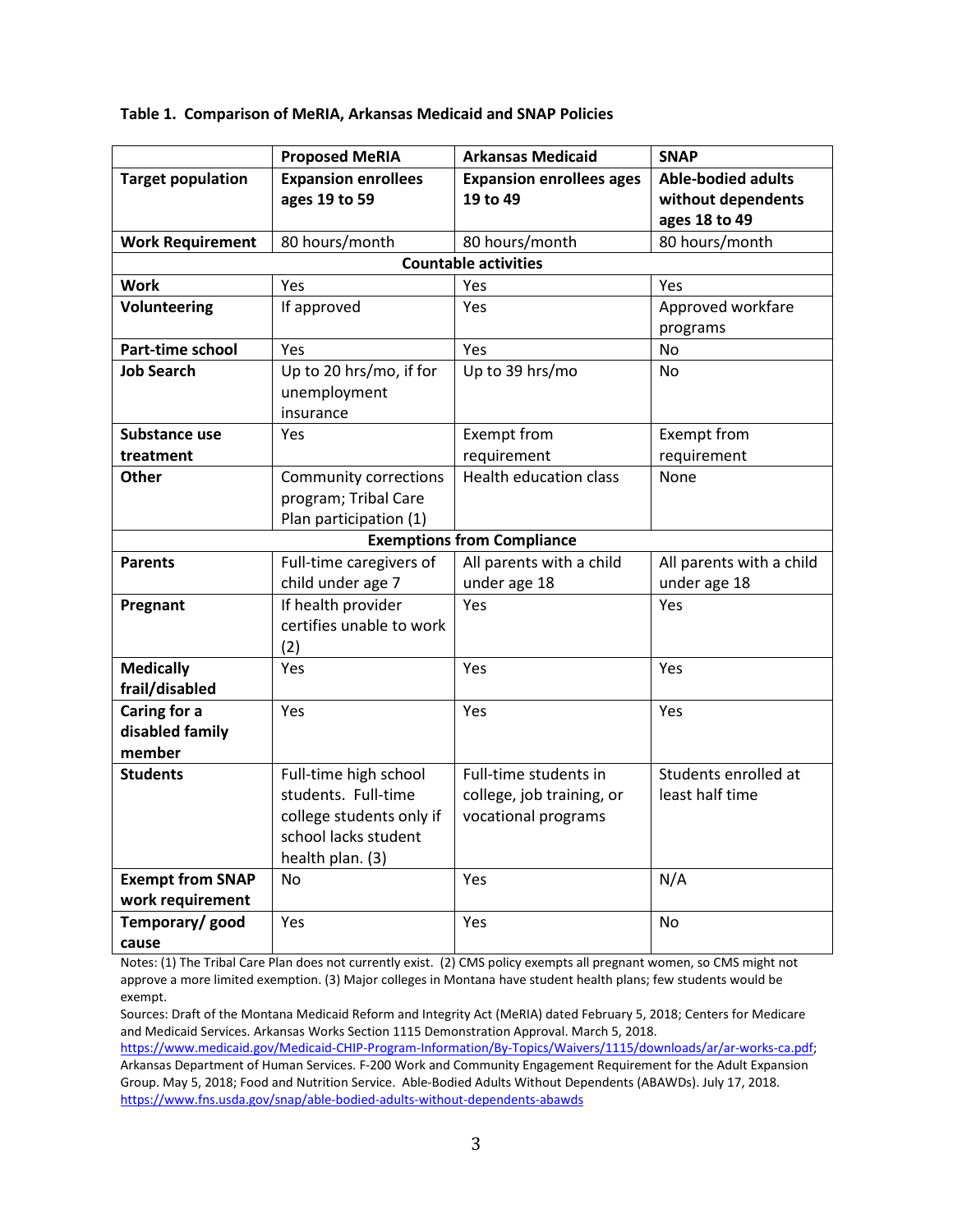proposes allowing 20 hours for people receiving unemployment benefits.)

MeRIA is more severe, however, in that it applies to a broader population and exemptions are more limited than in Arkansas Medicaid or SNAP ABAWD policy. Montana intends to exempt only full-time caregivers of children ages 6 and under, while both Arkansas and SNAP ABAWD policy exempt all parents and others living in a household with a minor child. Using 2016-2017 ACS data, we estimate that the parental exemption would apply to about 1 in 5 HELP beneficiaries with children under 18 at home. Further, MeRIA proposes to extend requirements to those ages 50 to 59, who are exempt in Arkansas and SNAP; this population will comprise about 19% of those subject to the requirement. These older adults will have both a harder time finding work and have more serious health problems, which means they are at greater risk.[3](#page-13-2)

MeRIA provides a very limited exemption for students, exempting full-time college students only if the college does not offer a student health plan. All major Montana universities offer student health [i](#page-4-0)nsurance<sup>i</sup> (at significant cost); the exemption will apply to few students. In contrast, Arkansas exempts all full-time students in college or vocational training programs and SNAP requirements exempt students enrolled half-time or more. Montana also uniquely proposes to exempt pregnant women only if a healthcare provider certifies that they cannot work; CMS may reject this provision because federal policy indicates work requirements may only apply non-pregnant enrollees.<sup>[4](#page-13-3)</sup> The three programs all exempt those medically certified as unfit to work and caregivers of incapacitated relatives.

MeRIA proposes to terminate beneficiaries who (1) do not meet the requirement in a given quarter and (2) do not fulfill the requirement in the next quarter. How this will be operationalized is unclear. Beneficiaries who lose coverage will be locked out for 6 months, after which they need to demonstrate that they can meet the requirement to qualify for coverage again. In Arkansas, beneficiaries who are terminated for not meeting the requirement can receive coverage as of January 1 of the next calendar year and do not need to have a plan to meet the requirement.

It is importantto note that the additional paperwork/administrative barriers will likely cause some who are exempt from or meeting the requirement to lose Medicaid coverage. Many who work enough hours or meet exemption criteria may not be adequately informed about the policies, might not understand notifications from Medicaid, or might be unable to report work activities or exemptions because they lack internet access, are not literate, or have mental health problems.[5](#page-13-4) An analysis by the Kaiser Family Foundation indicated that the majority of those expected to lose coverage due to work requirements would be disqualified because of reporting problems, rather than actually not meeting the requirement. [6](#page-13-5)

# **Who Could Be Affected by MeRIA?**

We use data from the Census Bureau's 2016 and 201[7](#page-13-6) American Community Survey (ACS)<sup>7</sup> to describe the population who appear to meet criteria for exemption from the requirements, those who work enough hours, and those who appear most likely to be terminated. We estimate that 92% of HELP beneficiaries are in the 19-59 target age range, which is 87,000 of the 95,000 beneficiaries currently enrolled in HELP.

<span id="page-4-0"></span> $\overline{a}$ <sup>i</sup> The Montana University Student Insurance System, which includes the largest higher education institutions in the state, including the University of Montana and Montana State University systems, offers student health insurance at a current cost of \$1,811 per semester. https://www.bcbsmt.com/shop-plans-and-products/student-health-insurance-plans.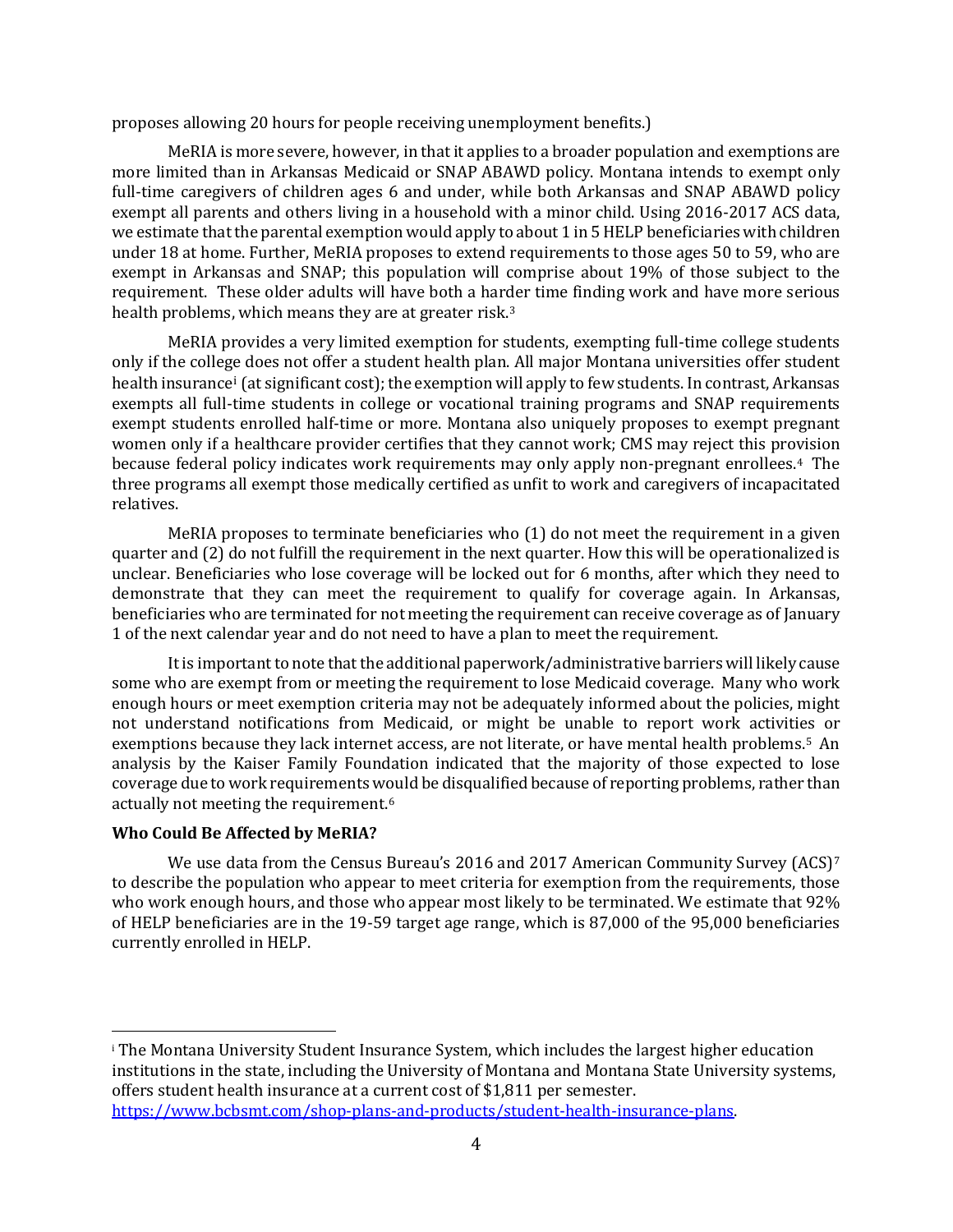Within the target population of Montana HELP enrollees ages 19-59, we estimate that 33% will likely qualify for an exemption, 33% may meet the work requirement, and the remaining 34% will likely not meet the requirement and are at greatest risk of termination (Figure 1). We assume that individuals who work at least 20 hours a week for 9 months out of the year or more will meet the requirement. The exempt category includes individuals who could likely



receive an exemption due to disability/medical frailty, full-time caregiving for pre-school age children, school enrollment (high school only), or pregnancy; we lack information to model other exemptions. Further details are provided in the Methodology section at the end of this report.

Table 2 provides more detailed demographic information about the three groups. Those who are not currently meeting or exempt from the requirement are highly likely to lose coverage. We find that nearly half of this group (46%) is between the ages of 19 to 29; younger adults are more likely to be unemployed than adults in their prime working years (Table 2).<sup>[8](#page-13-7)</sup> In line with youth of many in this group, over a quarter (26%) are currently in school.

About a quarter (26%) are parents of children and 23% have a family member with a disability; these individuals could have difficulty meeting the requirement due to caregiving responsibilities. Most have a high school education or less. About 1 in 20 (5%) are in a household without a vehicle and 1 in 6 (17%) do not have any internet access at home. Over a third (37%) live outside of areas containing the four major economic centers in Montana.

One-ninth (11%) of those most likely to be terminated are Native American, which is more than 3,000 adults. MeRIA specifies that enrolled members of Montana Indian tribes who live in reservations and are members of an approved Tribal Care Plan would meet the work requirement. We note that about half (47%) of Montana Indians live off the reservation, so would not qualify. [9](#page-13-8) Moreover, there is no Tribal Care Plan at this time, so it does not appear that any would meet the condition at this time. Moreover, MeRIA only requires that the hypothetical Tribal Care Plans include preventive health services and does not require that acute care services, such as most physician or mental health care, hospital care, nor medications, be offered.

Individuals who qualify for an exemption or work sufficient hours are still at risk of losing coverage due to the substantial reporting requirements and administrative complexity inherent with such programs. About a quarter (26%) of those who may need to report an exemption and one-sixth (17%) of those who may need to report work activities have no internet access at home. In addition to not having broadband or dial-up service, no one in the household of these individuals has a cellular data plan. Individuals who have internet access may still face difficulty navigating the reporting process, as has been widely reported in Arkansas. [10](#page-13-9)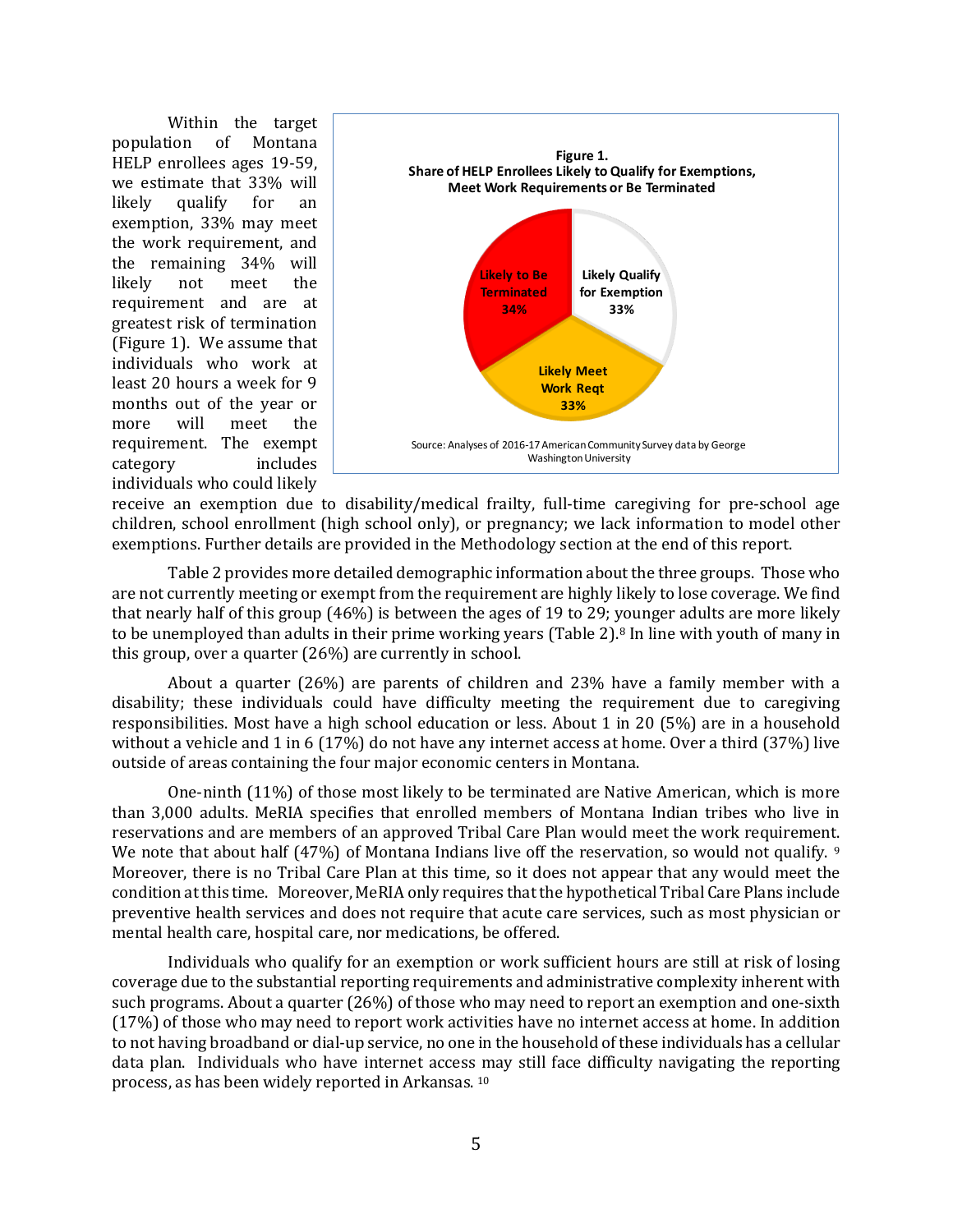|                                                                  | <b>Likely Exempt</b> | <b>Required To Work</b> |                   | All                  |  |  |
|------------------------------------------------------------------|----------------------|-------------------------|-------------------|----------------------|--|--|
|                                                                  |                      | <b>Likely Meeting</b>   | Likely to be      | <b>Beneficiaries</b> |  |  |
|                                                                  |                      | Work Reqt.              | <b>Terminated</b> | <b>In Target</b>     |  |  |
|                                                                  |                      | (9+ months              | (less than 9      | Population           |  |  |
|                                                                  |                      | work, average           | months work,      |                      |  |  |
|                                                                  |                      | 20 hrs/wk)              | 20 hrs/wk)        |                      |  |  |
| <b>Age categories</b>                                            |                      |                         |                   |                      |  |  |
| 19-29                                                            | 31%                  | 38%                     | 46%               | 38%                  |  |  |
| 30-49                                                            | 45%                  | 48%                     | 35%               | 43%                  |  |  |
| 50-59                                                            | 23%                  | 14%                     | 19%               | 19%                  |  |  |
| Race/ethnicity                                                   |                      |                         |                   |                      |  |  |
| White, Non-Hispanic                                              | 75%                  | 82%                     | 80%               | 79%                  |  |  |
| Black, Non-Hispanic                                              | 0%                   | 1%                      | 1%                | 1%                   |  |  |
| Hispanic                                                         | 5%                   | 5%                      | 4%                | 5%                   |  |  |
| <b>Native American</b>                                           | 15%                  | 7%                      | 11%               | 11%                  |  |  |
| Other/Mixed                                                      | 5%                   | 5%                      | 5%                | 5%                   |  |  |
| Gender                                                           |                      |                         |                   |                      |  |  |
| Male                                                             | 40%                  | 45%                     | 48%               | 44%                  |  |  |
| Female                                                           | 60%                  | 55%                     | 52%               | 56%                  |  |  |
| <b>Employment in the past year</b>                               |                      |                         |                   |                      |  |  |
| Any employment                                                   | 51%                  | 100%                    | 66%               | 73%                  |  |  |
| Worked 6 months or more                                          | 34%                  | 100%                    | 37%               | 57%                  |  |  |
| <b>Education</b>                                                 |                      |                         |                   |                      |  |  |
| Currently in school                                              | 10%                  | 13%                     | 26%               | 16%                  |  |  |
| No high school diploma                                           | 23%                  | 11%                     | 14%               | 16%                  |  |  |
| High school graduate                                             | 60%                  | 62%                     | 60%               | 61%                  |  |  |
| College+ graduate                                                | 16%                  | 27%                     | 26%               | 23%                  |  |  |
| <b>Family responsibilities</b>                                   |                      |                         |                   |                      |  |  |
| Parent of a minor child                                          | 45%                  | 51%                     | 26%               | 40%                  |  |  |
| Family member is disabled                                        | 29%                  | 15%                     | 23%               | 22%                  |  |  |
| <b>Barriers to employment</b>                                    |                      |                         |                   |                      |  |  |
| No access to internet                                            |                      |                         |                   |                      |  |  |
| (including via cellphone                                         |                      |                         |                   |                      |  |  |
| data)                                                            | 25%                  | 17%                     | 17%               | 19%                  |  |  |
| No vehicle in household                                          | 11%                  | 2%                      | 5%                | 6%                   |  |  |
| Lives in More Urban Areas of Montana                             |                      |                         |                   |                      |  |  |
| More Urban                                                       | 56%                  | 63%                     | 63%               | 61%                  |  |  |
| More Rural                                                       | 44%                  | 37%                     | 37%               | 39%                  |  |  |
| Source: GWU analysis of 2016-2017 American Community Survey data |                      |                         |                   |                      |  |  |

#### **Table 2: Characteristics of Montana HELP beneficiaries likely subject to the work requirement**

Source: GWU analysis of 2016-2017 American Community Survey data

Many people likely to lose coverage are already in the labor force but have fluctuating or insufficient hours. Over one-third (37%) of people who are not meeting the requirement worked for at least 6 months out of the previous year while nearly two-thirds (66%) worked at least one week. This demonstrates that many Medicaid beneficiaries are already working when they can but cannot maintain half-time employment consistently, in line with prior analysis of national data. [11](#page-13-10) For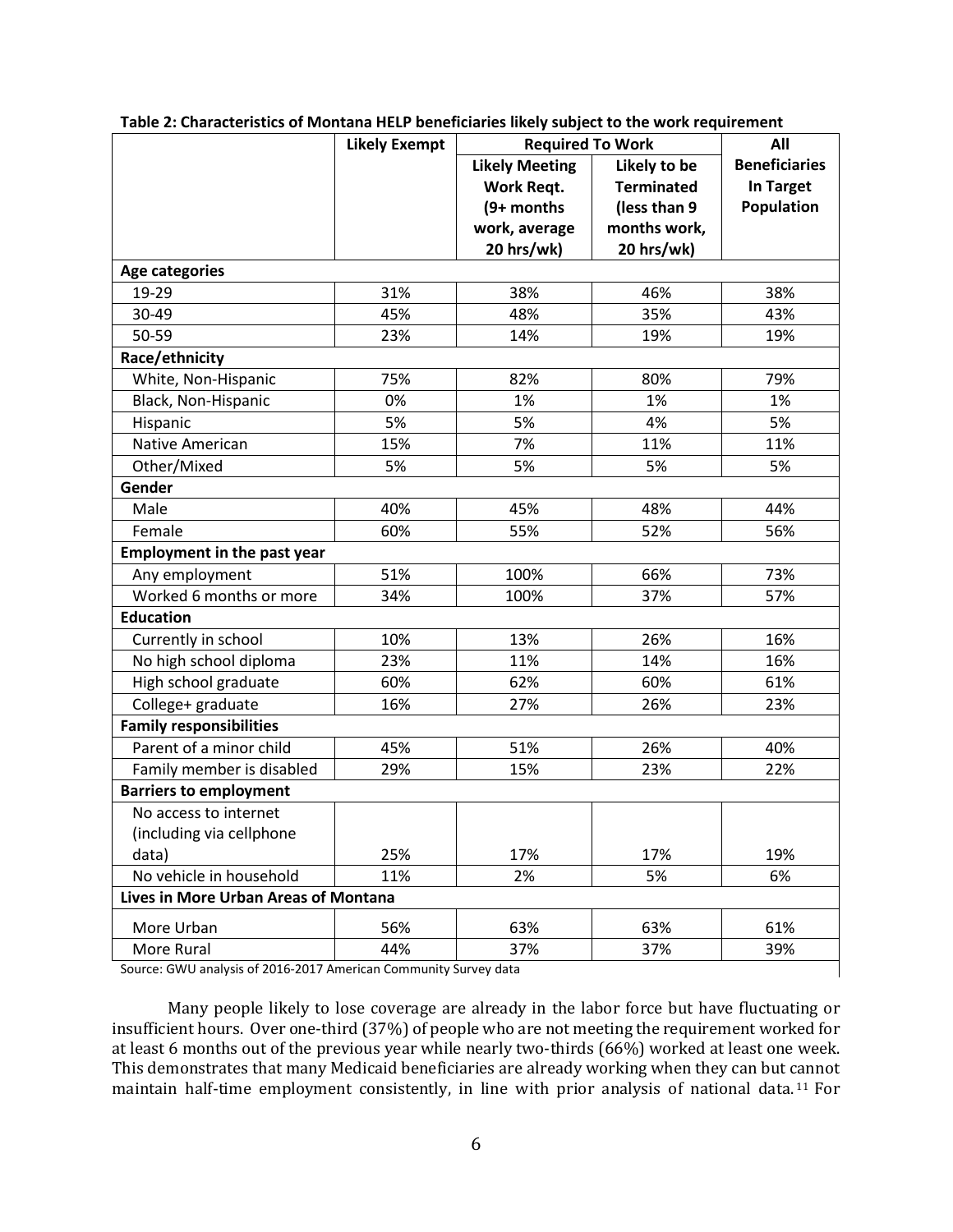individuals who are already working when work is available, conditioning Medicaid coverage on a specific, consistent level of work can only serve to take away coverage.

# **How Many HELP Enrollees Might Lose Coverage Due to Work Requirements?**

The section above describes characteristics of those likely to be affected by MeRIA work requirements based on survey data. But some of those who appear to meet work requirements or to be exempt might lose coverage because they fail to comply with reporting requirements or because their circumstances change. Similarly, some not currently meeting requirements may also change status, such as by finding employment.

The best information that currently exists about the effects of work requirements on enrollment comes from (1) the state of Arkansas which began Medicaid work requirements in June 2018 and (2) the Supplemental Nutrition Assistance Program (SNAP, formerly food stamps) which has been expanding work requirements across the nation for several years.

In Arkansas, over 18,000 adults lost Medicaid coverage as of December 2018, in the first phase of implementation. Although those terminated could apply for enrollment again in January 2019, as of January 15, less than 1,000 had done so.[12](#page-13-11) In recent analyses, we estimated that 26 to 30% of Arkansans subject to work requirements would lose coverage as a result over the course of a year, while as many as 41% of Kentuckians would lose coverage under that state's waiver. The proposed MeRIA policies are harsher than Arkansas', so the loss of Medicaid coverage would probably be more similar to Kentucky.

Arkansas' policies were designed to emulate those that have been used in SNAP for many years for able-bodied adults without dependents (ABAWDs). We recently completed a rigorous econometric evaluation of the effects of SNAP work requirements in over 2,400 counties across the country from 2012 to 2017, which examined the implementation of work requirements for ablebodied adults without dependents (ABAWDs) as state or local waivers expired. [13](#page-13-12) The analysis, which also controlled for changes in unemployment, poverty and Medicaid expansions, found that work requirements led one-third of ABAWD participants to lose nutrition assistance within a few months of implementation. The proposed MeRIA policies appear stricter than the SNAP requirements, so the potential effects could be larger.

The SNAP analysis above also found that federal nutrition assistance revenue flowing into states fell by more than \$2 billion per year due to work requirements. Recent research by the Bureau of Business and Economic Research at the University of Montana has examined the economic and employment benefits of Medicaid expansion due to the additional federal funds flowing into the state. [14](#page-14-0) MeRIA would reduce Montana's economic and employment gains; Medicaid enrollment reductions reduce federal funding flowing into Montana.

Currently there are about 87,000 HELP enrollees 19-59 who may be subject to proposed work requirements. Based on the available information, we estimate that between 30% and 41% of these 19-59 years old would lose coverage due to work requirements over 12 months. That is, about 26,000 to 36,000 Montanans. Coverage losses may be higher because of the narrower exemptions in the Montana proposal.[15](#page-14-1) Furthermore, most of the people who received exemptions in Arkansas were exempted based on administrative records. [16](#page-14-2) While parental status can usually be gleaned from administrative records, there is no easy way to determine who is a full-time caregiver.

If Montana narrowed the target population to only ages 19 to 49 as in Arkansas and SNAP, the target population affected would decrease by approximately one-fifth. Even if the exemptions proposed in MeRIA became closer to Arkansas' Medicaid or SNAP policies, the evidence indicates a substantial share of the target population – roughly one-third – would lose Medicaid coverage.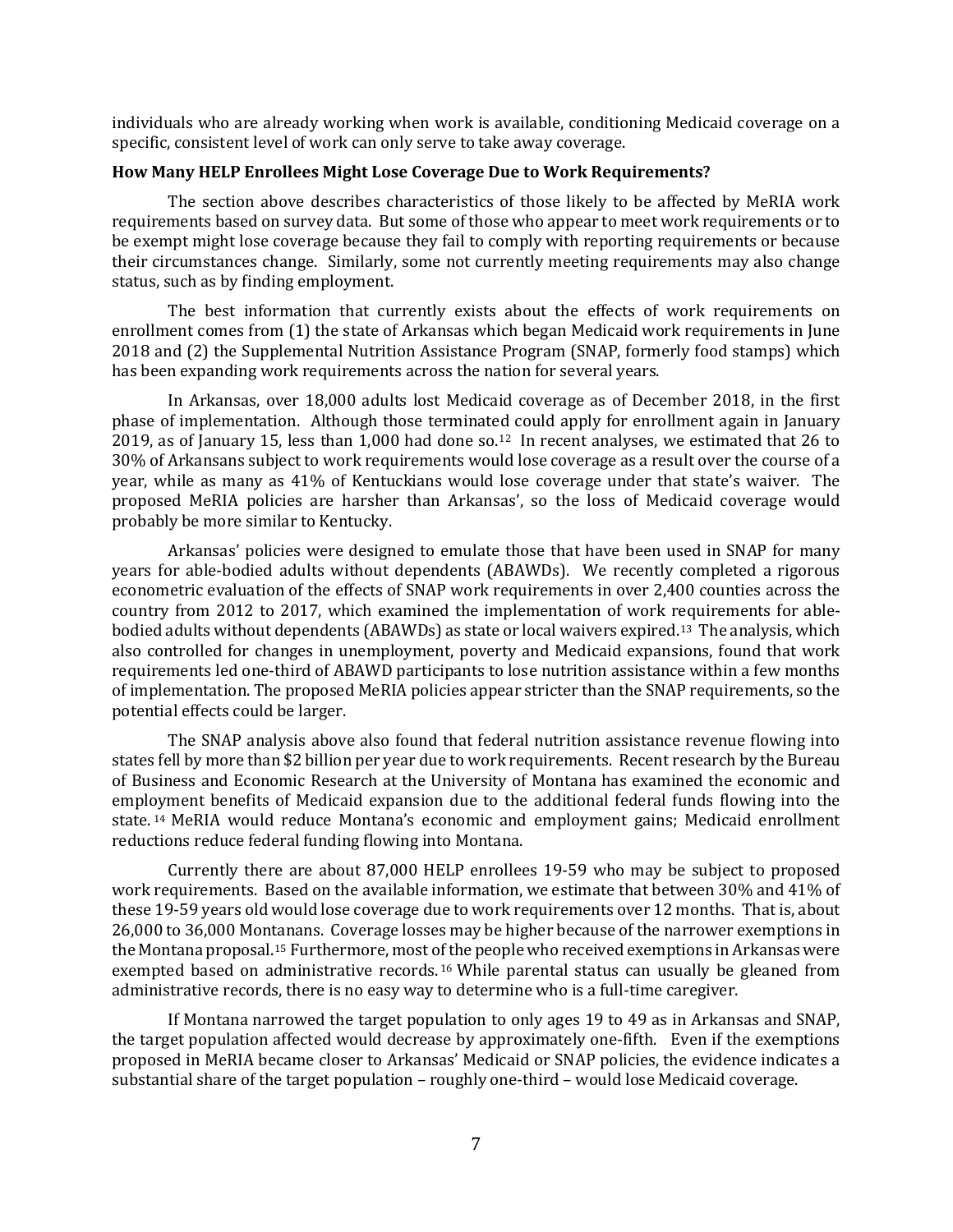The consequences of MeRIA will depend not only on the specific policies, but on implementation. It is likely that many people who are actually working sufficient hours or who meet criteria for exemptions will not understand the system, experience problems reporting their work hours or their exemptions and inadvertently lose Medicaid coverage. In order to reduce administrative burden, some hope the state can use existing automated data to determine who meets or is exempt from work requirements, but it is inevitable that implementation would require a large number of beneficiaries to self-report on an ongoing basis.

For example, Montana could use existing wage reporting systems to approximate when a person has worked enough hours to meet the 80 hour work requirement.<sup>[ii](#page-8-0)</sup> But 15 percent of Montana Medicaid enrollees are self-employed and their hours are not reported in the wage reporting system. [17](#page-14-3) And many exemptions, such as being a full-time caretaker of a child or dependent, being medically frail (other than disability under the Supplemental Security Income program), pregnancy and full-time education are not readily determined through current automated systems. Moreover, Census data indicate that about 17% of the group required to work lacks internet access, which places them at increased risk of not meeting reporting requirements. Experience in Arkansas demonstrated that many misunderstood work requirements and had problems using the reporting system.[18](#page-14-4)

Consequences of Losing Medicaid. Very few of the estimated 26,000 to 37,000 adults who could lose Medicaid coverage will be able to gain private insurance instead. Most of those terminated from coverage will have very low incomes, mostly well below the poverty line, and will not have access to employer-based insurance. Those below the poverty line are not eligible for premium tax credits under the ACA health insurance marketplace. And they are unlikely to be able to afford private insurance on their own: typical employer-based insurance in Montana cost around \$6,000 to \$7,000 per year in 2017 and non-group coverage will be comparably priced or have much higher cost-sharing.[19](#page-14-5)

Research clearly shows that Medicaid expansions increase insurance coverage, health care access and strengthen financial well-being and health.<sup>[20](#page-14-6) [21](#page-14-7)</sup> The proposed work requirements will reverse these gains for those who lose coverage.

Problems for Safety Net Health Providers. While some low-income uninsured people can receive free or discounted care from safety net hospitals or community health centers, the combined loss of Medicaid coverage and surge in uninsured patients would create serious, destabilizing effects for these facilities, particularly those in rural areas.<sup>[22](#page-14-8)</sup> <sup>[23](#page-14-9)</sup> For example in 2017, Montana health centers served 107,000 patients, of which 40,500 were on Medicaid and 23,000 were uninsured, according to data from the federal Uniform Data System. Health centers cannot absorb a massive increase in the number of uninsured patients while also losing substantial Medicaid revenue without risking bankruptcy or major cutbacks in services.

 $\overline{a}$ 

<span id="page-8-0"></span>ii Actually, wage reporting only indicates how much a person has earned in each job, not the number of hours, which can lead to inaccurate estimates of hours worked, and the data is generally several months behind. Arkansas administratively approximated whether a person met the work requirement by simply using the minimum wage times 80 hours per month. In Montana, that usually equals \$8.50/hour \* 80 hours per month = \$680 per month. Those who had a higher wage rate might have worked fewer than 80 hours at that income level, however. At the same time, however, small Montana businesses (with less than \$110,000 in sales) may use a \$4.00/hour minimum wage, so some with such low wages may work more than 100 hours and still not meet the \$680 threshold.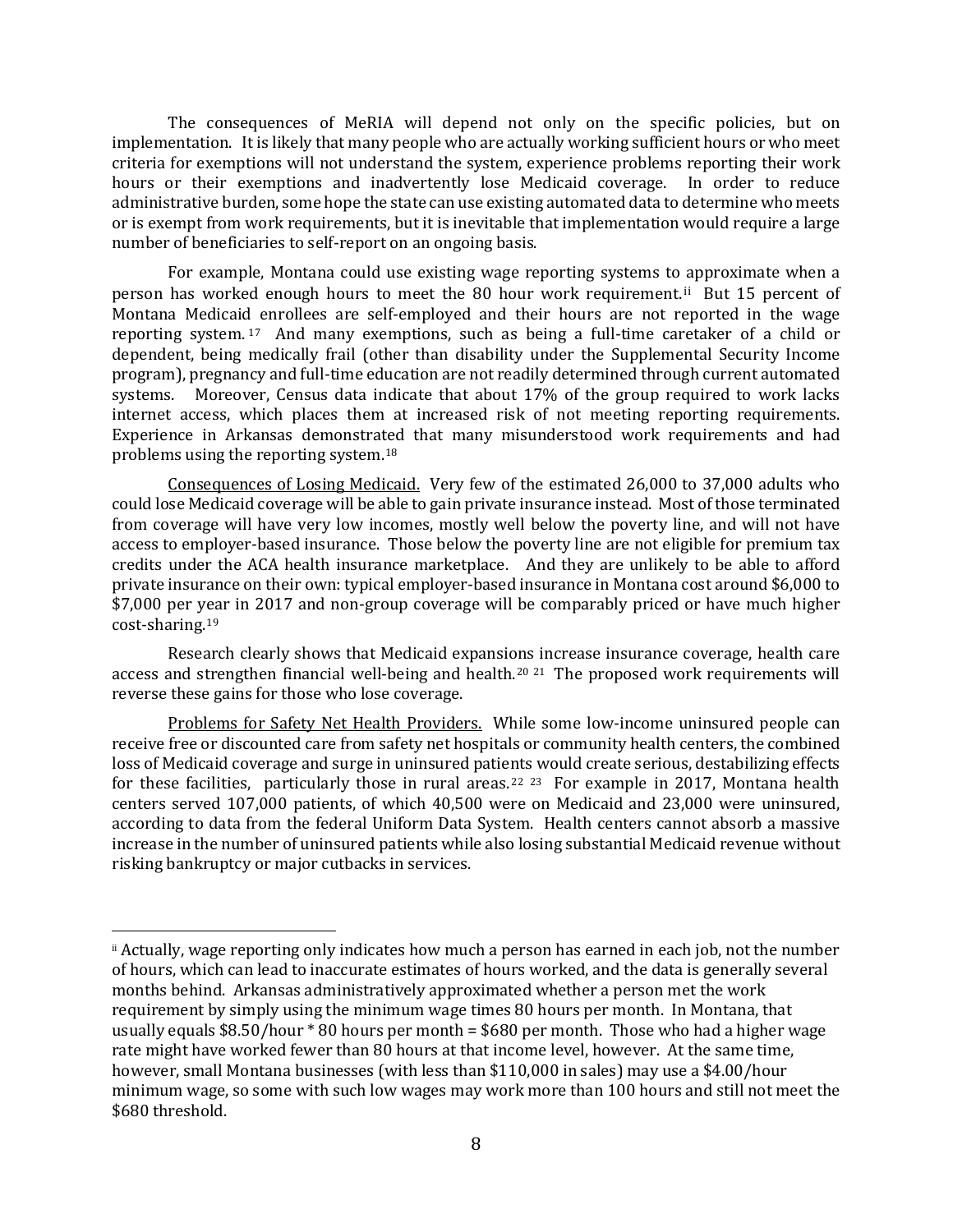#### **Do Work Requirements Increase Employment?**

Some argue that work requirements help low-income unemployed people get jobs and improve their livelihood. For example, a recent report by the Buckeye Institute claimed that Medicaid work requirements would increase recipients' lifetime earnings by hundreds of thousands of dollars.[24](#page-14-10) But this deeply flawed analysis simply compared incomes of those who worked more vs. less than 20 hours a week and -- not surprisingly -- found that those who work more earn more. However, the report did not even attempt to assess whether work requirements actually helped people increase work hours; it simply assumed that every single person who worked less than 20 hours immediately and permanently increased their hours of work.

Rigorous research shows that, at best, work requirement programs might lead to a tepid and short-lived increase in employment, but not long-term improvements in work, incomes or health.<sup>[25](#page-14-11) [26](#page-14-12) [27](#page-14-13) [28](#page-14-14)</sup> A recent study found that imposing work requirements in SNAP had no significant impact on labor supply.[29](#page-15-0) Medicaid participants subject to the work requirement in Arkansas report that the new requirements increase their anxiety and stress,<sup>[30](#page-15-1)</sup> not their opportunities or motivation to work.

Poor people understand that working more increases their incomes but may be unable to get steady work because of limited job opportunities. Job growth in Montana has mostly occurred in urban areas, including Yellowstone, Missoula, Gallatin and Flathead Counties, but has stalled or even fallen in more rural areas,<sup>[31](#page-15-2)</sup> suggesting that work requirements would cause a larger share of rural Medicaid beneficiaries to lose coverage. In addition, low-income adults often lack the skills, education or experience to get steady jobs in today's economy. They often face barriers to employment, such as the need to care for children or other dependents, a lack of transportation to work, or mental health or other health problems that make regular work difficult.<sup>[32](#page-15-3)</sup>

The threat of the removal of health insurance does nothing to address these barriers. Work requirement programs typically invest very little in providing job training or education to upgrade people's skills, nor in supports like child care or transportation needed for regular work. In fact, CMS has prohibited the use of Medicaid funds for job training or related work supports.<sup>[33](#page-15-4)</sup> While Montana already has made some services available through HELP-Link, the mandatory nature of MeRIA would likely outstrip current resources.

Given the lack of evidence that work requirements improve employment or income and the abundant evidence that they cause low-income people to lose benefits, the evidence indicates that Medicaid work requirements create more harm than good.

Montana's Successful HELP-Link Program. In contrast, Montana has already implemented a voluntary work promotion program that helps HELP enrollees find work without terminating coverage if they are unsuccessful.[34](#page-15-5) [35](#page-15-6) As of June 2018, almost 25,000 Medicaid beneficiaries had received work services from the Department of Labor and Industry and 2,900 received intense oneon-one training.[36](#page-15-7) Analyses by the Bureau of Business and Economic Research at the University of Montana estimated that HELP-Link increased employment of low-income Montanans by 4 to 6 percent, based on difference-in-difference analyses using Census data.[37](#page-15-8) In light of the success of Montana's voluntary approach, the state of Maine recently announced that it has dropped plans to impose Medicaid work requirements and is shifting to a voluntary system.<sup>[38](#page-15-9)</sup>

It is not clear that the proposed work requirements will do any more to spur employment than the voluntary, targeted system that Montana has pioneered.

#### **Effects of Higher Medicaid Premiums**

Under HELP, participants with incomes greater than 50 percent of poverty must pay 2 percent of their income to cover monthly insurance premiums. MeRIA proposes to gradually raise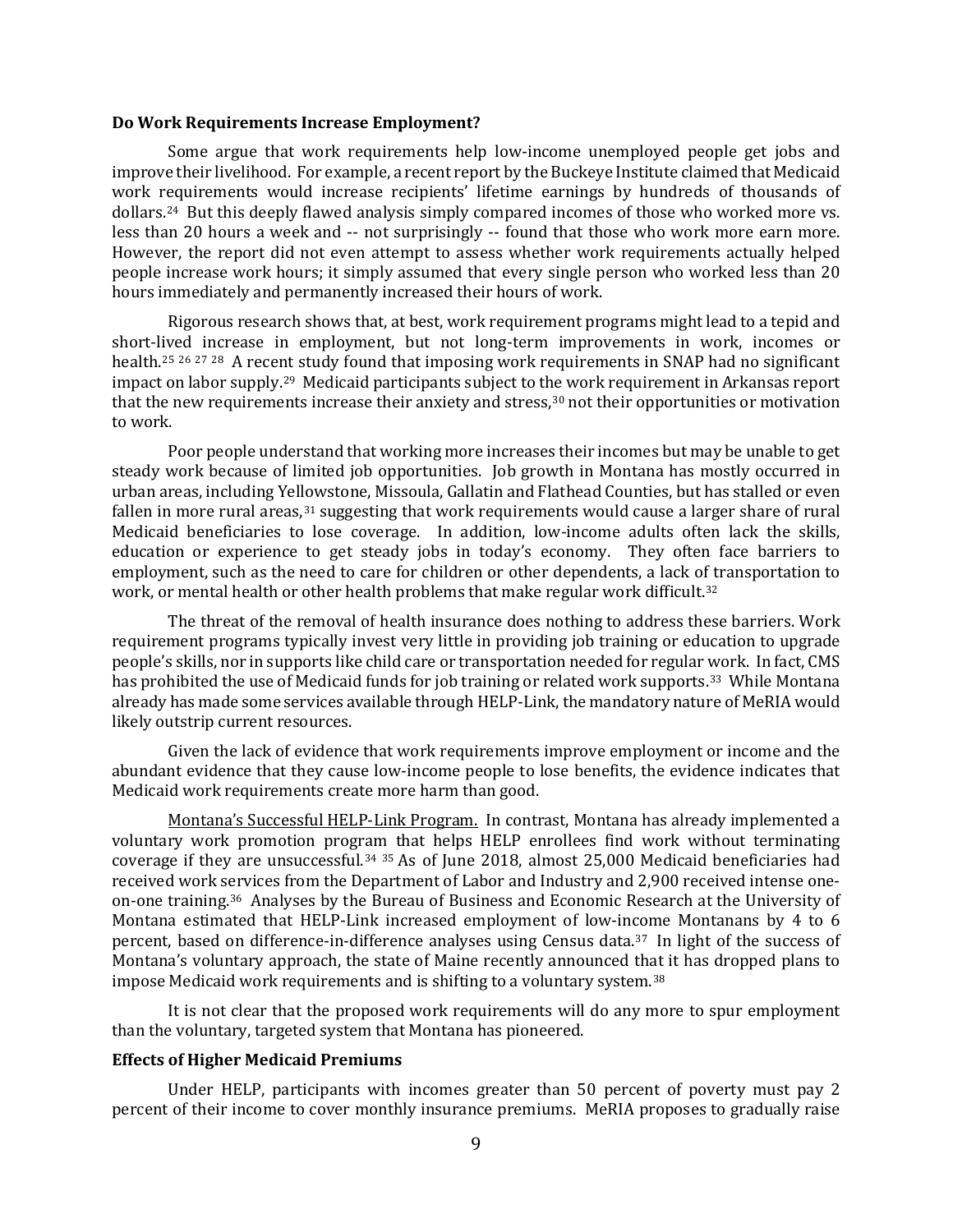premiums by 0.5 percent per year for those enrolled more than two years, with a maximum rate of 5 percent.

Between January 2017 and November 2018, more than 4,500 people lost Montana Medicaid coverage due to non-payment of existing premiums. [39](#page-15-10) Higher premium levels will be even less affordable for many poor people. If forced out of Medicaid by high premiums, these low-income people would be very hard pressed to get private health insurance.

Research clearly shows that higher premiums lead to lower uptake of insurance coverage and faster disenrollment.[40](#page-15-11) [41](#page-15-12) As costs rise, low-income people find insurance increasingly unaffordable and, even if they want and can afford insurance at the beginning, often have problems maintaining regular payments over time and are forced to disenroll. Moreover, since higher premiums depress enrollment, the amount of revenue gained from premiums is marginal. Data from one widely-used study indicates that raising Medicaid premiums from 2 percent of income to 3 percent would lead to a 24% decline in participation and raising it from 2 to 5 percent would lead to a 61% decline.<sup>[42](#page-15-13)</sup>

As of December 2018, 37% of HELP enrollees had participated for more than two years,<sup>[43](#page-15-14)</sup> but this share ought to increase as the program ages (after all, it just began in January 2016). These losses will be in addition to the losses caused by work requirements. To illustrate the possible effects, if premiums are raised to 3 percent of income for those enrolled three or more years, we would expect that about 9% (37% enrolled for two or more years times 24% decline in participation) of remaining enrollees would be forced to drop off. If 26,000 to 36,000 have already lost coverage due to work requirements, an additional 5,000 to 7,000 would be forced off due to higher premiums.

# **Effects of Limiting Continuous Eligibility**

MeRIA also proposes to discontinue the policy of 12 months continuous Medicaid eligibility, previously added by the HELP Act, which would increase harmful churning. Continuous eligibility policies are designed to minimize disruptions of medical care so that, for example, a diabetic can continue to get the medications or insulin needed to maintain health. Previous research has shown that disruptions of Medicaid coverage can increase the number of avoidable hospitalizations for diabetes, asthma, mental health problems, etc.[44](#page-15-15) [45](#page-15-16)

Continuity of coverage and access to preventive and primary health care helps Medicaid save money. Research has demonstrated that as enrollees stay on Medicaid longer, the average monthly costs for medical care fall. [46](#page-15-17) [47](#page-15-18) People tend to use medical care more soon after they become insured, so expenditures tend to decline as they stay enrolled. Thus, terminating insurance coverage sooner disrupts care, but does not reduce total medical costs much. This is particularly problematic for Montana, which uses a Primary Care Case Management system, because most Medicaid costs are feefor-service. Ending continuous coverage also increases administrative costs for the state and for health care providers, as enrollees churn off and on the system more often.<sup>[48](#page-15-19)</sup>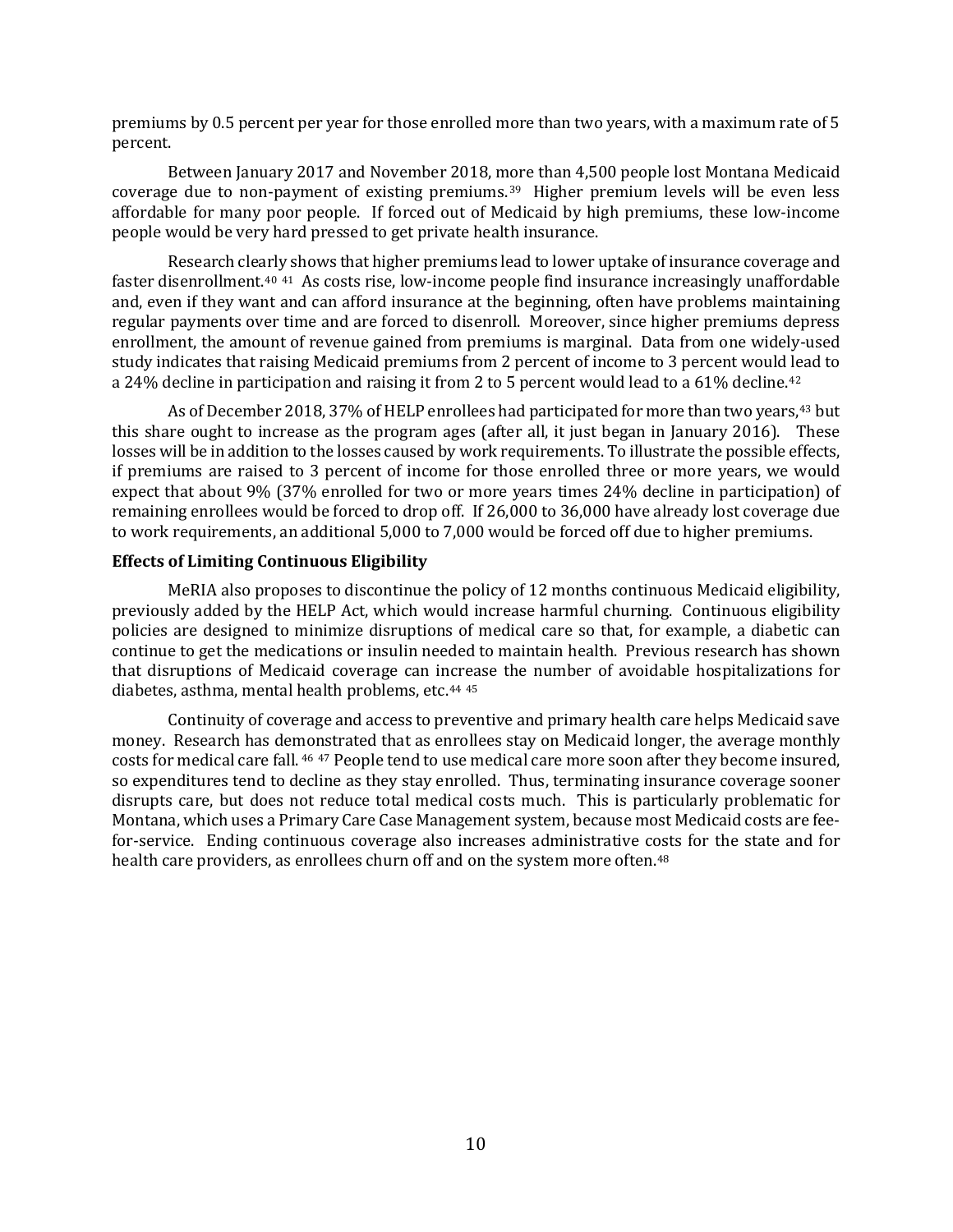# **Methodology for Analyses of Census Data**

We used versions of the 2016 and 2017 Census Bureau's American Community Survey (ACS) published by the Minnesota Population Center, which provides information on parental status and age of youngest child.[49](#page-15-20) Similar to previous analyses conducted by the Urban Institute on Arkansas and Kentucky, [50](#page-15-21) we use ACS data to characterize Montana HELP participants who would likely be exempt from, meet, or not meet new work requirements.

We identified likely Medicaid recipients who would be in the target population required to meet or be exempt from the work requirement according to the following criteria:

- Likely HELP enrollees: Those who report Medicaid coverage and do not report SSI or Medicare, which indicates likely Medicaid eligibility on the basis of disability. We include parents only if household income is at least 50% of the FPL, since parents with lower incomes could be enrolled in traditional Medicaid and would not be affected by the requirement. Following Lynch, et al., 2011[51](#page-15-22) we used logical coverage edits to assign Medicaid coverage to certain low-income respondents who report private coverage but are unlikely to have a means of obtaining it.
- Age range: ages 19 to 59. Those above or below this age range should be automatically exempt.

We estimate that Medicaid recipients who meet the following criteria could qualify for an exemption from the work requirement:

- Students: Current high school students only. We do not consider college students since MeRIA only exempts those who are not offered school health insurance, which is available in most colleges.
- Pregnant women: We use report of having a child in the past year as a proxy for pregnancy. MeRIA proposes to exempt only pregnant women who are certified by a health care provider to be at risk due to pregnancy. In contrast, CMS policy appears to exclude all pregnant women.
- Full-time parents of children under 7: We designate one non-working parent per health insurance unit (similar to household) as exempt.
- Medically frail/disabled: The ACS assesses disability in 6 domains: vision, hearing, cognition, ambulation, self-care, and independent living. We assume that anyone who reports difficulty in any of these domains would be eligible for an exemption based on disabled/medical frail status.
- We cannot address other exemptions, most notably full-time caretakers of disabled relatives. However, information from Arkansas indicates that this exemption is used much less often than the three most common exemptions, which are parental status, medical frailty, and already exempt in SNAP.[52](#page-15-23)

Likely HELP enrollees who report working 40 or more weeks a year and an average of at least 20 hours per week are assumed to meet the work requirement, since they would have less than three months per year of less than half-time employment. Those who work less or not at all are assumed to not meet the requirement. We do not have information about volunteering which may also count as community engagement, if approved by the state.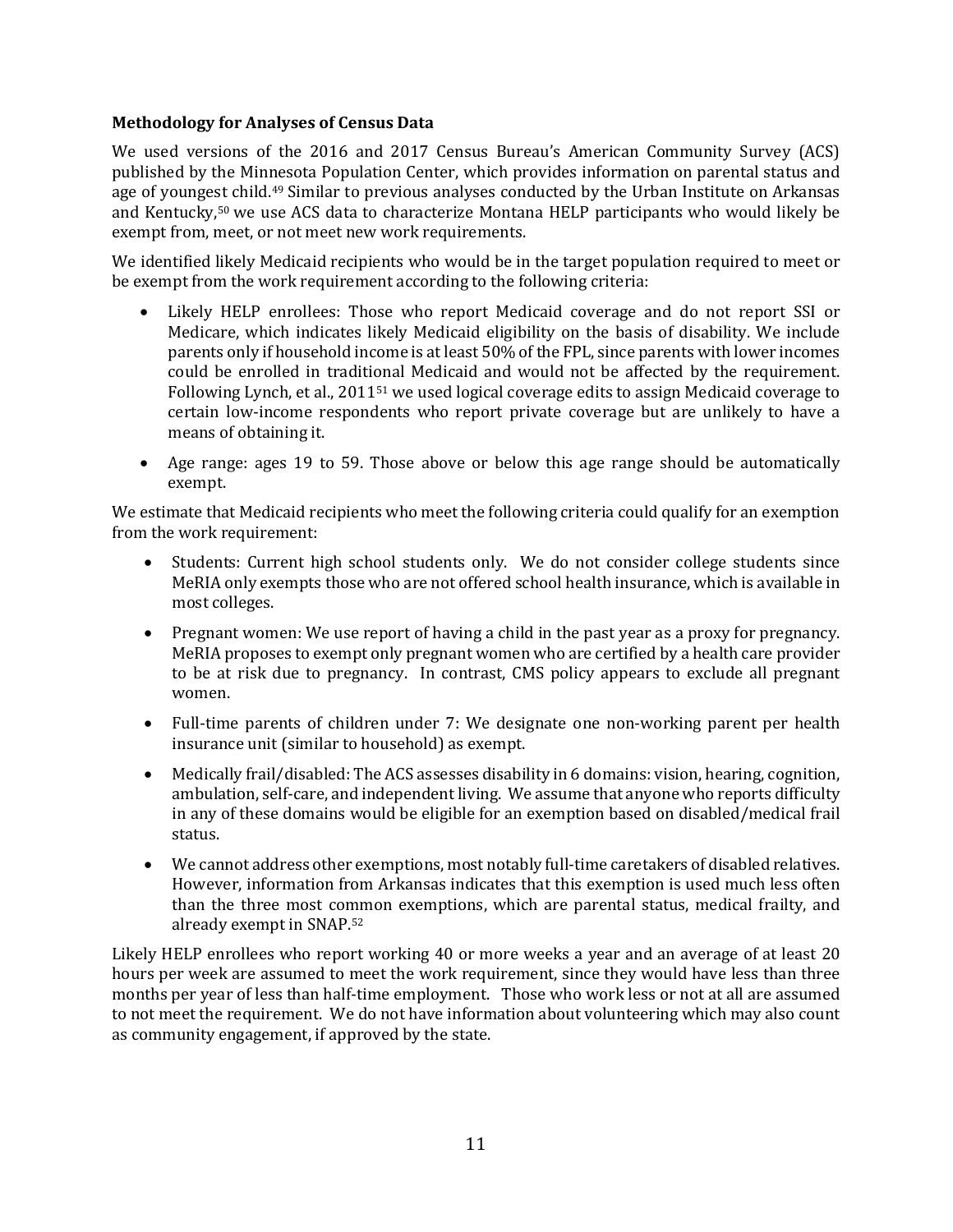### **References**

<u>.</u>

<sup>1</sup> Centers for Medicare and Medicaid Services. Arkansas Works Section 1115 Demonstration Approval. March 5, 2018. https://www.medicaid.gov/Medicaid-CHIP-Program-Information/By-Topics/Waivers/1115/downloads/ar/ar-works-ca.pdf; Arkansas Department of Human Services. F-200 Work and Community Engagement Requirement for the Adult Expansion Group. May 5, 2018 https://ardhs.sharepointsite.net/DHSPolicy/DCOPublishedPolicy/Section%20F-200%20Work%20Requirement%20for%20the%20Adult%20Expansion%20Group.pdf

<sup>2</sup> Food and Nutrition Service. Able-Bodied Adults Without Dependents (ABAWDs). July 17, 2018. https://www.fns.usda.gov/snap/able-bodied-adults-without-dependents-abawds

<sup>3</sup> Rosenbaum S, Gunsalus R, et al. Medicaid Work Demonstrations: What Is at State for Older Adults. Blog, Commonwealth Fund. March 18, 2019.

https://www.commonwealthfund.org/blog/2018/medicaid-work-demonstrations-what-stakeolder-adults

<sup>4</sup> Brian Neale, CMS. State Medicaid Director Letter SMD 18-002. Opportunities to Promote Work and Community Engagement Among Medicaid Beneficiaries. Jan. 11, 2018.

<sup>5</sup> Frank R, Glied S. Work Requirements in Medicaid for People with Mental Illnesses and Substance Use Disorders. Psychiatric Services. Online April 13, 2018. https://ps.psychiatryonline.org/doi/10.1176/appi.ps.201800126

<sup>6</sup> Garfield R, Rudowitz R, Musumeci M. Implications of a Medicaid Work Requirement: National Estimates of Potential Coverage Losses. Kaiser Family Foundation. June 27, 2018. https://www.kff.org/medicaid/issue-brief/implications-of-a-medicaid-work-requirementnational-estimates-of-potential-coverage-losses/

<sup>7</sup> Ruggles S, Flood, S, Goeken R, et al. IPUMS USA: Version 8.0 [dataset]. Minneapolis, MN: IPUMS, 2018. https://doi.org/10.18128/D010.V8.0

<sup>8</sup> Bureau of Labor Statistics. Labor Force Statistics from the Current Population Survey. February 1, 2019. https://www.bls.gov/web/empsit/cpseea10.htm

<sup>9</sup> Division of Indian Education, Montana Office of Public Instruction. Montana Indians: Their History and Location.

http://opi.mt.gov/Portals/182/Page%20Files/Indian%20Education/Indian%20Education%20101 /Montana%20Indians%20Their%20History%20and%20Location.pdf

<sup>10</sup> Musumeci M, Rudowitz R, Lyons B. Medicaid Work Requirements in Arkansas: Experience and Perspectives of Enrollees. Kaiser Family Foundation. Dec. 2018. https://www.kff.org/medicaid/issue-brief/medicaid-work-requirements-in-arkansas-experienceand-perspectives-of-enrollees/

<sup>11</sup> Bauer L, Whitmore Schanzenbach D, Shambaugh J. Work Requirements and Safety Net Programs. Brookings Institute; 2018. https://www.brookings.edu/research/work-requirements-and-safetynet-programs/.

<sup>12</sup> Hardy B. Over 18,000 lost coverage in 2018 due to Medicaid work rule, but only fraction have reapplied. *Arkansas Times.* Jan. 15, 2019.

<sup>13</sup> Ku L, Brantley E, Pillai D. The Effect of Work Requirements on SNAP Enrollment and Benefits. Jan. 2019. Under review for journal publication.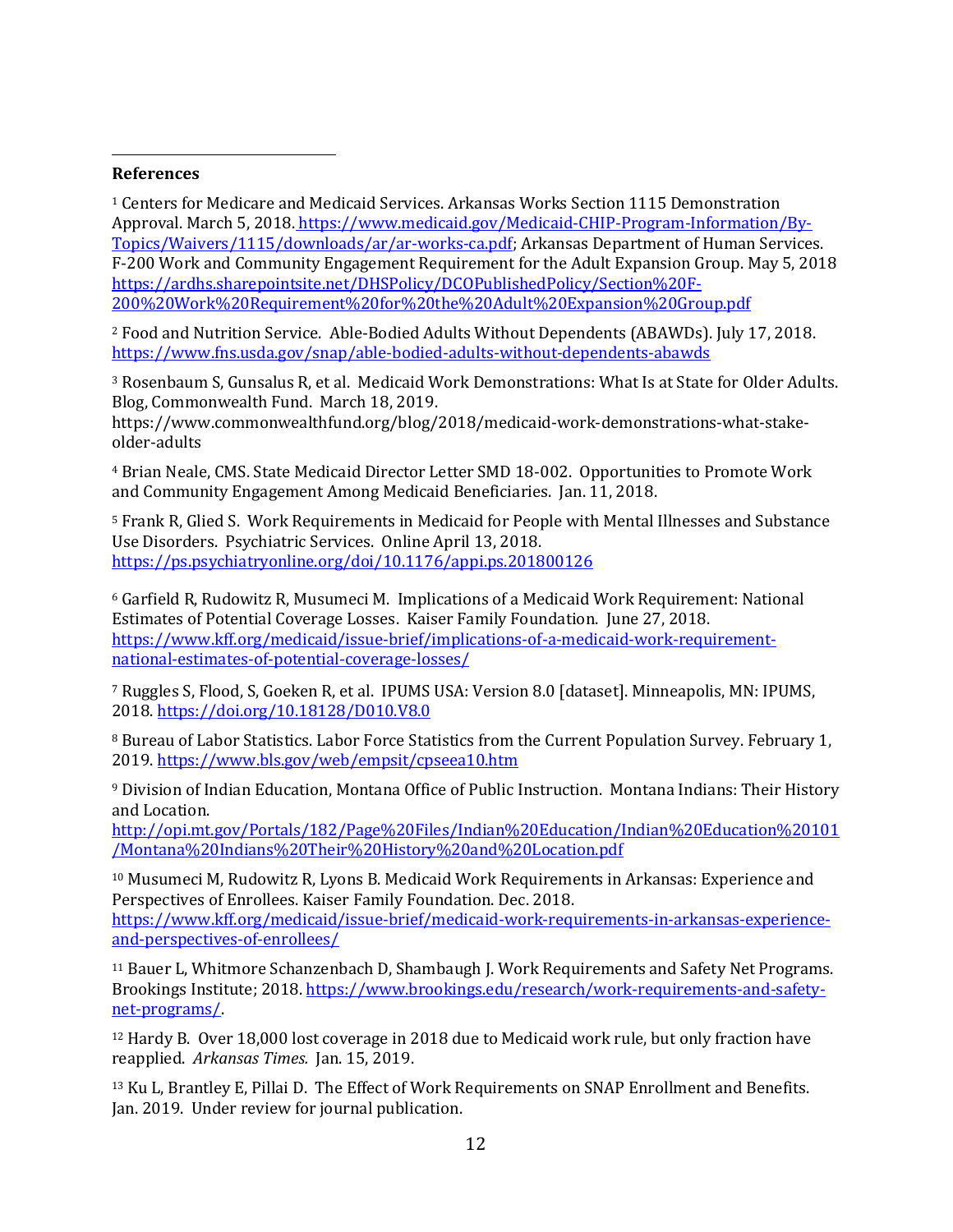<u>.</u> <sup>14</sup> Ward B, Bridge B. The Economic Impact of Medicaid Expansion in Montana: Updated Findings. Bureau of Business and Economic Research at the University of Montana. Jan. 2019. https://mthcf.org/2019/01/blog-economic-impact-of-medicaid-expansion/

<span id="page-13-0"></span><sup>15</sup> Arkansas Department of Human Services. Arkansas Works Program Monthly Report. December 2018. https://humanservices.arkansas.gov/images/uploads/011519\_AWReport.pdf

<sup>16</sup> Musumeci, M, Rudowitz, R, Hall, C. An Early Look at Implementation of Medicaid Work Requirements in Arkansas. Oct. 8, 2018. https://www.kff.org/medicaid/issue-brief/an-early-lookat-implementation-of-medicaid-work-requirements-in-arkansas/

<span id="page-13-1"></span><sup>17</sup> Rhoades J. Personal communication. Jan. 29, 2019.

<sup>18</sup> Davis A. Report finds confusion on work edict. *Arkansas Democrat-Gazett*e. Dec. 20, 2018.

<span id="page-13-2"></span><sup>19</sup> Agency for Healthcare Research and Quality. Average total single premium (in dollars) per enrolled employee at private-sector establishments that offer health insurance by firm size and State: United States, 2017.

https://meps.ahrq.gov/data\_stats/summ\_tables/insr/state/series\_2/2017/tiic1.htm

<span id="page-13-3"></span><sup>20</sup> Sommers B, et al. Three-Year Impacts of the Affordable Care Act: Improved Medical Care and Health Among Low-Income Adults. *Health Affairs*. 2017: 36(6): 1119-28.

<span id="page-13-4"></span><sup>21</sup> Sommers B, Gawande A, Baicker K. Health Insurance Coverage and Health — What the Recent Evidence Tells Us. *New England Journal of Medicine*. 2017; 377:586-593

<span id="page-13-5"></span><sup>22</sup> Haught R, Dobson A, Luu P. The Potential Financial Impact of Medicaid Work Requirements on Kentucky Hospitals. Nov. 1, 2018. https://www.commonwealthfund.org/blog/2018/potentialfinancial-impact-medicaid-work-requirement-kentucky-hospitals

<span id="page-13-6"></span><sup>23</sup> Shin P, Sharac J, Rosenbaum S. Updated Impact Estimates Show that Kentucky's Medicaid Work Experiment Could Cause as Many as Four in Ten Adult Medicaid Patients Served by Health Centers to Lose Coverage – and Up to a Ten Percent Decline in Total Patient Care Capacity. George Washington University. Jan. 10, 2019.

<span id="page-13-7"></span>http://gwhealthpolicymatters.com/sites/default/files/2019-

01/Updated%20Impact%20Estimates%20of%20Kentucky%E2%80%99s%20Medicaid%20Work %20Experiment%20on%20Community%20Health%20Centers%20%28Shin%2C%20Sharac%2C %20Rosenbaum%29%20GWHPMMatters%201-10-19.pdf

<span id="page-13-8"></span><sup>24</sup> Hederman R, Kidd A, Shankel T, Woodward J. Healthy and Working: Benefits of Work Requirements for Medicaid Recipients. Dec. 3, 2018. Buckeye Institute.

<span id="page-13-9"></span><sup>25</sup> Pavetti L. Work Requirements Don't Cut Poverty, Evidence Shows. *Center on Budget and Policy Priorities*. Updated June 7, 2016. https://www.cbpp.org/research/poverty-and-inequality/workrequirements-dont-cut-poverty-evidence-shows

<sup>26</sup> Grogger J. Karoly L. *Welfare Reform: Effects of a Decade of Change.* Harvard University Press, 2005.

<span id="page-13-11"></span><span id="page-13-10"></span><sup>27</sup> Hamilton G*, et al.,* "National Evaluation of Welfare-to-Work Strategies: How Effective Are Different Welfare-to-Work Approaches? Five-Year Adult and Child Impacts for Eleven Programs." Manpower Demonstration Research Corporation. December 2001. https://www.mdrc.org/sites/default/files/full\_391.pdf

<span id="page-13-12"></span><sup>28</sup> Gibson, M. et al. Welfare-to-work interventions and their effects on the mental and physical health of lone parents and their children (review). *Cochrane Database of Systematic Reviews 2018,*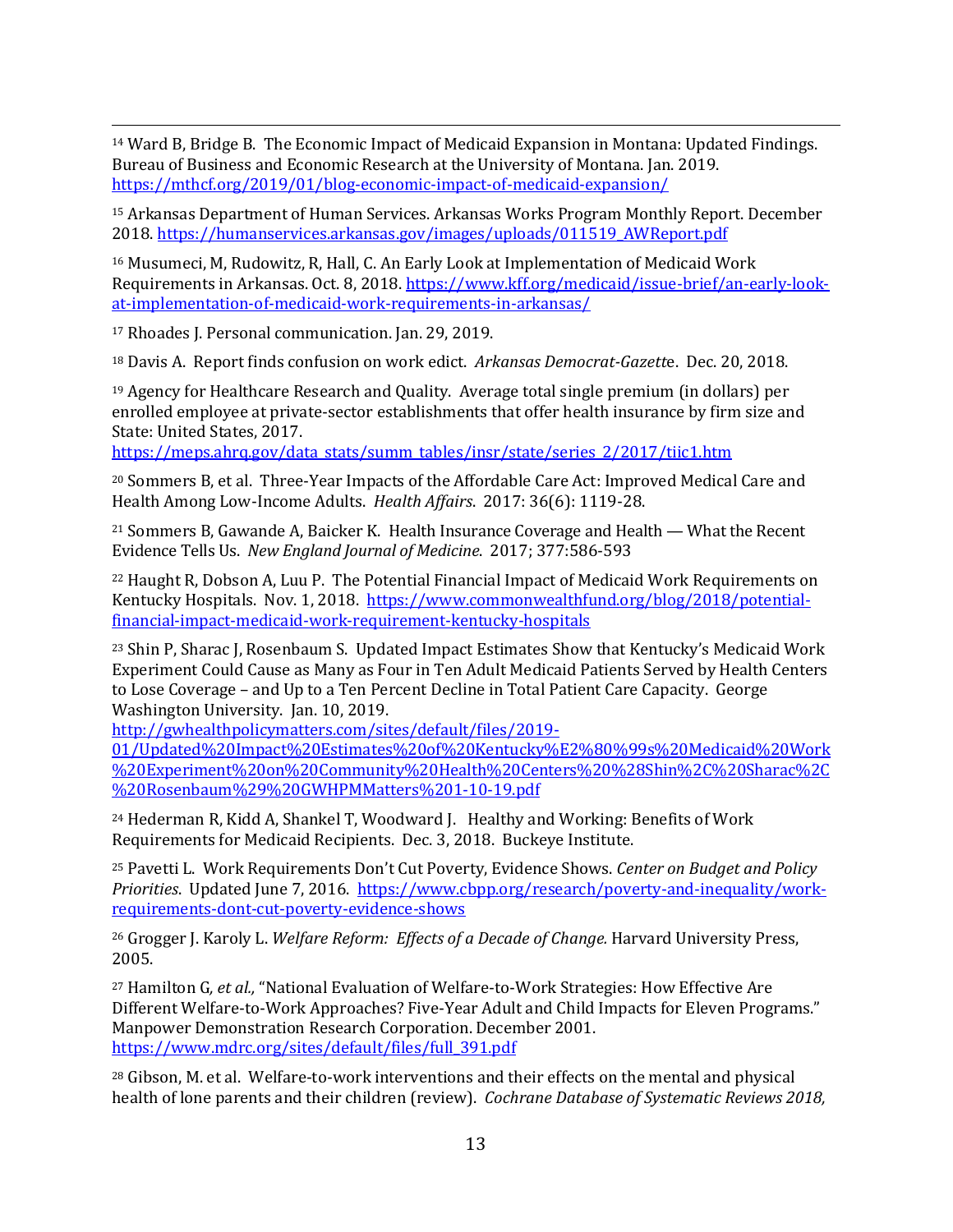<span id="page-14-0"></span><u>.</u> *Issue 2. Art. No.: CD009820. http://cochranelibrarywiley.com/doi/10.1002/14651858.CD009820.pub3/full*

<span id="page-14-1"></span><sup>29</sup> Han J. The Impact of SNAP Work Requirements on Labor Supply. December 2018. https://jeehoonhan.weebly.com/uploads/8/7/6/8/87684046/abawd\_and\_labor\_supply\_2018\_v1. pdf.

<span id="page-14-2"></span><sup>30</sup> Musumeci M, Rudowitz R, Lyons B. Medicaid Work Requirements in Arkansas: Experience and Perspectives of Enrollees. Kaiser Family Foundation. Dec. 2018. https://www.kff.org/medicaid/issue-brief/medicaid-work-requirements-in-arkansas-experienceand-perspectives-of-enrollees/

<span id="page-14-5"></span><span id="page-14-4"></span><span id="page-14-3"></span><sup>31</sup> Erickson D. Rural areas left out of Montana's rapid job growth as non-labor income rises. *Missoulian*. Mar. 25, 2018. https://missoulian.com/news/local/rural-areas-left-out-of-montana-s-rapid-jobgrowth/article\_455889d0-b4be-5adc-a8ca-7b23ca71cb84.html

<sup>32</sup> Ku L, Brantley E. Medicaid Work Requirements: Who's at Risk? *Health Affairs Blog*, April 12, 2017. http://healthaffairs.org/blog/2017/04/12/medicaid-work-requirements-whos-at-risk/

<span id="page-14-7"></span><span id="page-14-6"></span><sup>33</sup> Ku L, Brantley E, Steinmetz E, Bruen B, Pillai D. Medicaid Work Requirements: Will They Help the Unemployed Get Jobs or Improve Health. Issue Brief. Commonwealth Fund. Nov. 2018 https://www.commonwealthfund.org/publications/issue-briefs/2018/nov/medicaid-workrequirements-will-they-help-jobs-health

<span id="page-14-8"></span><sup>34</sup> Montana Dept of Labor and Industry. HELP-Link Program. 2016 Annual Report. https://lmi.mt.gov/Portals/135/Publications/LMI-Pubs/Special%20Reports%20and%20Studies/HELP-Link%20Year%20End%20Report.pdf

<span id="page-14-9"></span>**<sup>35</sup>** Katch H. Promising Montana Program Offers Services to Help Medicaid Enrollees Succeed in the Workforce. Center on Budget and Policy Priorities. April 25, 2018. https://www.cbpp.org/research/health/promising-montana-program-offers-services-to-helpmedicaid-enrollees-succeed-in-the

<sup>36</sup> Montana Dept. of Labor and Industry. Montana HELP-Link Reports. https://montanaworks.gov/help-link/program-reports

<span id="page-14-10"></span><sup>37</sup> Ward B, Bridge B. The Economic Impact of Medicaid Expansion in Montana: Updated Findings. Bureau of Business and Economic Research at the University of Montana. Jan. 2019. https://mthcf.org/2019/01/blog-economic-impact-of-medicaid-expansion/

<span id="page-14-11"></span><sup>38</sup> Kaiser Health News. Maine Governor Rejects Medicaid Work Requirements, Saying Mandates Would Be 'Problematic'. Jan. 23, 2019. https://khn.org/morning-breakout/maine-governorrejects-medicaid-work-requirements-saying-mandates-would-be-problematic/

<span id="page-14-12"></span>39 Montana Medicaid Dashboard. https://dphhs.mt.gov/helpplan/medicaidexpansiondashboard

<sup>40</sup> Saloner B, Hochhalter S, Sabik L. Medicaid and CHIP Premiums and Access to Care: A Systematic Review. 2016*. Pediatrics.* 134(3): e2 0152440.

<span id="page-14-13"></span><sup>41</sup> Artiga S, Ubri P, Zur J. The Effects of Premiums and Cost Sharing on Low-Income Populations: Updated Review of Research Findings. Kaiser Family Foundation. June 2017. http://files.kff.org/attachment/Issue-Brief-The-Effects-of-Premiums-and-Cost-Sharing-on-Low-Income-Populations

<span id="page-14-14"></span><sup>42</sup> Ku L, Coughlin T. Sliding-Scale Premium Health Insurance Programs: Four States' Experiences. 1999-2000 Winter. *Inquiry,* 36: 471-480.